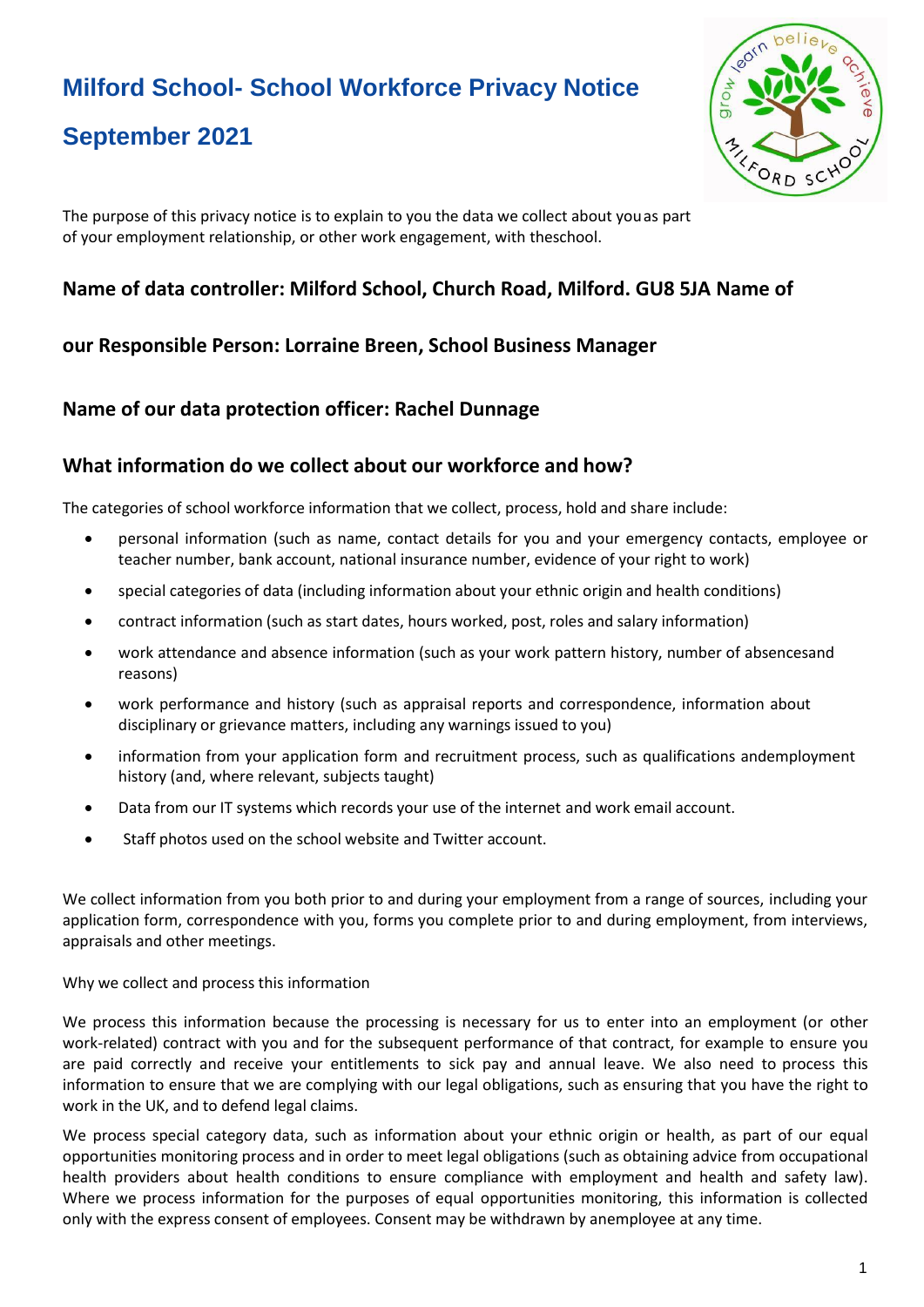We use other school workforce data to manage the day-to-day operation of the school, where processing is necessary for the purposes of the legitimate interests of the employer. In relying on legitimate interests, we first consider the necessity of processing the data when balanced against the interests, rights and freedoms of the individual. These legitimate interests include:

- To manage recruitment processes and respond to reference requests
- To inform the development of recruitment and retention policies
- To keep records of employee performance and work history, including training and appraisal records, to ensure acceptable standards of conduct are maintained and to manage training and career progression
- To manage absence effectively
- To manage day-to-day HR administration
- To enable the development of a comprehensive picture of the workforce and how it is deployed

We do not make employment decisions based on automated decision-making.

If we wish to process your personal data for a new purpose we will inform you of any additional processing.

#### Collecting this information

Whilst the majority of information you provide to us is mandatory, some of it is provided to us on a voluntary basis. In order to comply with data protection legislation, we will inform you whether you are required to provide certain school workforce information to us or if you have a choice in this.

#### Storing this information

We hold school workforce data securely in your personnel file, in electronic records within our HR systemand also in other IT systems, including email.

Your information is stored in accordance with a data retention schedule, the full version of which isavailable on request from Lorraine Breen, School Business Manager.

In summary we retain most records relating to your employment on your personnel file for six years after employment has ended.

Evidence of your right to work in the UK is retained on your personnel file for two years after employmenthas ended, in accordance with Home Office recommendations.

Allegations of a child protection nature remain on file until normal retirement age, or 10 years from the dateof the allegation, if longer, in accordance with statutory guidance.

Identity documents obtained for the purposes of undertaking a Disclosure and Barring Service check areonly retained until the results of the check have been received.

Who we share this information with and why

Your information will be shared with school staff with an HR or recruitment responsibility and managerswithin your area of work or department.

We do not share information about workforce members with anyone without consent unless the law andour policies allow us to do so.

Beyond the school, we share your information when necessary with the local authority, in order to complywith legal obligations and statutory guidance regarding the safeguarding of children and young people.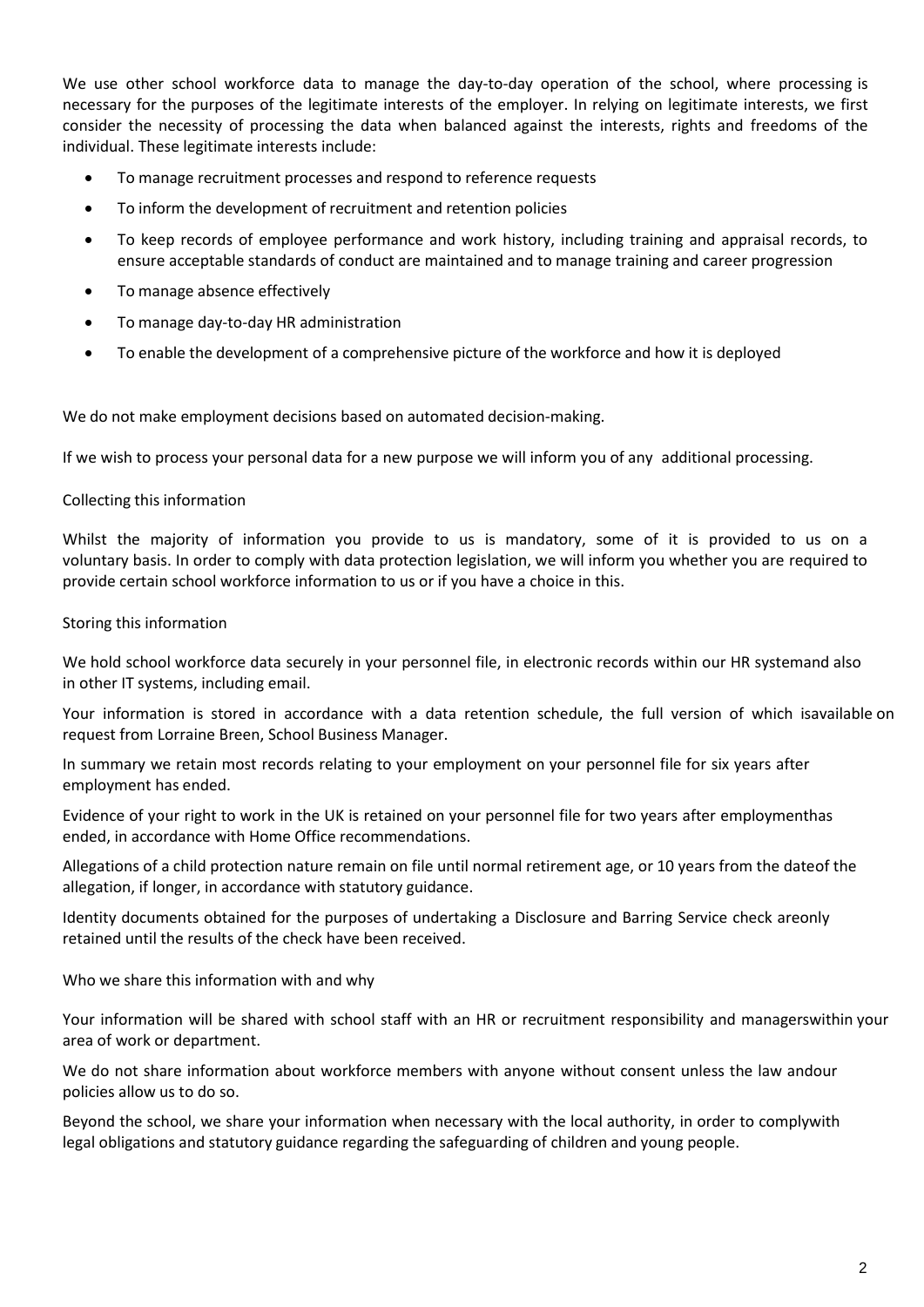We also share personal data with the Department for Education (DfE) on a statutory basis. This data sharing underpins workforce policy monitoring, evaluation, and links to school funding / expenditure and the assessment of educational attainment. See the section below on 'Department for Education data collection requirements' for further detail.

#### **Other third parties**

We will also share your data with certain third parties to fulfil legal requirements, obtain or providenecessary information or because the third party processes data on our behalf. These third parties include:

- Your previous employers in order to undertake pre-employment checks
- The Disclosure and Barring Service in order to undertake pre-employment checks and follow-upchecks during employment
- Suppliers and consultants that provide us with a service, such as occupational health, HR or legalservices
- Trade unions or any other representative acting on your behalf
- Ofsted

When we appoint third parties to process data on our behalf, the third party is also required to process the data lawfully and fairly and in a manner that ensures appropriate security of the data, using appropriate technical or organisational measures to protect against unauthorised or unlawful processing and accidental loss.

We do not transfer your data to countries outside the European Economic Area.

#### Department for Education data collection requirements

The DfE collects and processes personal data relating to those employed by schools (including Multi Academy Trusts) and local authorities that work in state funded schools (including all maintained schools, all academies and free schools and all special schools including Pupil Referral Units and Alternative Provision). All state funded schools are required to make a census submission because it is a statutory return under sections 113 and 114 of the Education Act 2005.

To find out more about the data collection requirements placed on us by the Department for Education including the data that we share with them, go to [https://www.gov.uk/education/data-collection-and-](https://www.gov.uk/education/data-collection-and-censuses-for-schools) [censuses-for-schools.](https://www.gov.uk/education/data-collection-and-censuses-for-schools)

The department may share information about school employees with third parties who promote the education or well-being of children or the effective deployment of school staff in England by:

- conducting research or analysis
- producing statistics
- providing information, advice or guidance

The department has robust processes in place to ensure that the confidentiality of personal data is maintained and there are stringent controls in place regarding access to it and its use. Decisions on whether DfE releases personal data to third parties are subject to a strict approval process and based on adetailed assessment of:

- who is requesting the data
- the purpose for which it is required
- the level and sensitivity of data requested; and
- the arrangements in place to securely store and handle the data

To be granted access to school workforce information, organisations must comply with its strict terms and conditions covering the confidentiality and handling of the data, security arrangements and retention and use of the data.

For more information about the department's data sharing process, please visit:

<https://www.gov.uk/data-protection-how-we-collect-and-share-research-data>